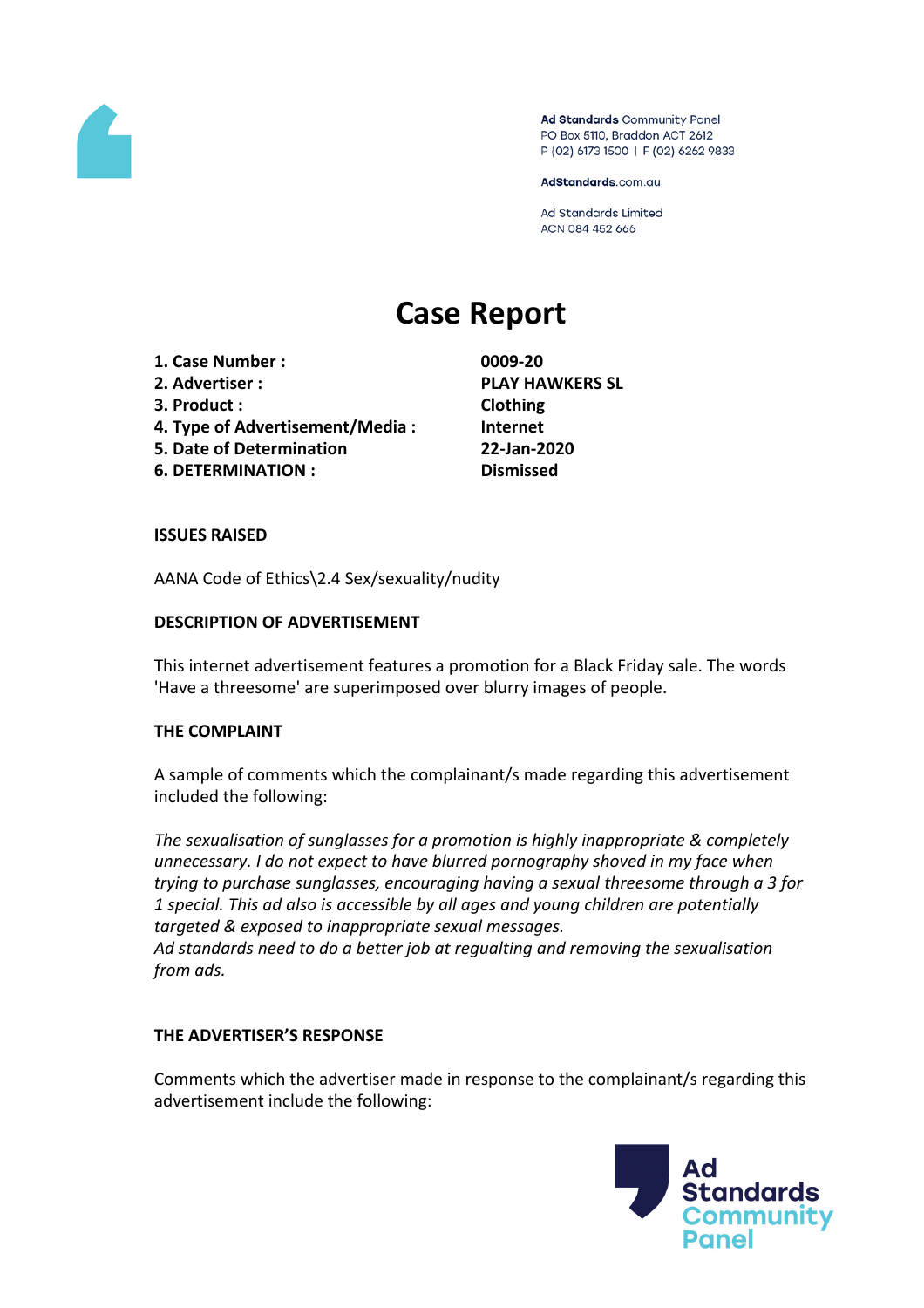

*Advertiser did not provide a response.*

#### **THE DETERMINATION**

The Ad Standards Community Panel (the Panel) considered whether this advertisement breaches Section 2 of the AANA Code of Ethics (the Code).

The Panel noted the complainant's concern that the advertisement features inappropriate sexual content to promote sunglasses, which may be seen by children.

The Panel viewed the advertisement and noted the advertiser did not provide a response.

The Panel considered whether the advertisement was in breach of Section 2.4 of the Code. Section 2.4 of the Code states: "Advertising or Marketing Communications shall treat sex, sexuality and nudity with sensitivity to the relevant audience".

The Panel considered whether the advertisement contained sex, sexuality or nudity.

The Panel noted the Practice Note for the Code states:

"Images which are not permitted are those which are highly sexually suggestive and inappropriate for the relevant audience. Explicit sexual depictions in marcomms, particularly where the depiction is not relevant to the product or service being advertised, are generally objectionable to the community and will offend Prevailing Community Standards."

The Panel considered whether the image depicted sex. The Panel noted the dictionary definition of sex most relevant to this section of the Code of Ethics is 'sexual intercourse; sexually stimulating or suggestive behaviour.' (Macquarie Dictionary 2006).

The Panel considered that the text 'have a threesome' was a suggestion of sexual intercourse, and sexually stimulating or suggestive behaviour. The Panel considered that the advertisement did contain sex.

The Panel considered whether the advertisement depicted sexuality.

The Panel noted the definition of sexuality includes 'sexual character, the physical fact of being either male or female; The state or fact of being heterosexual, homosexual or bisexual; sexual preference or orientation; one's capacity to experience and express sexual desire; the recognition or emphasising of sexual matters'. The Panel noted that the use of male or female actors in an advertisement is not of itself a depiction of sexuality.

The Panel considered that the use of the text 'have a threesome' in combination with heavily pixelated images of people is a depiction of sexuality.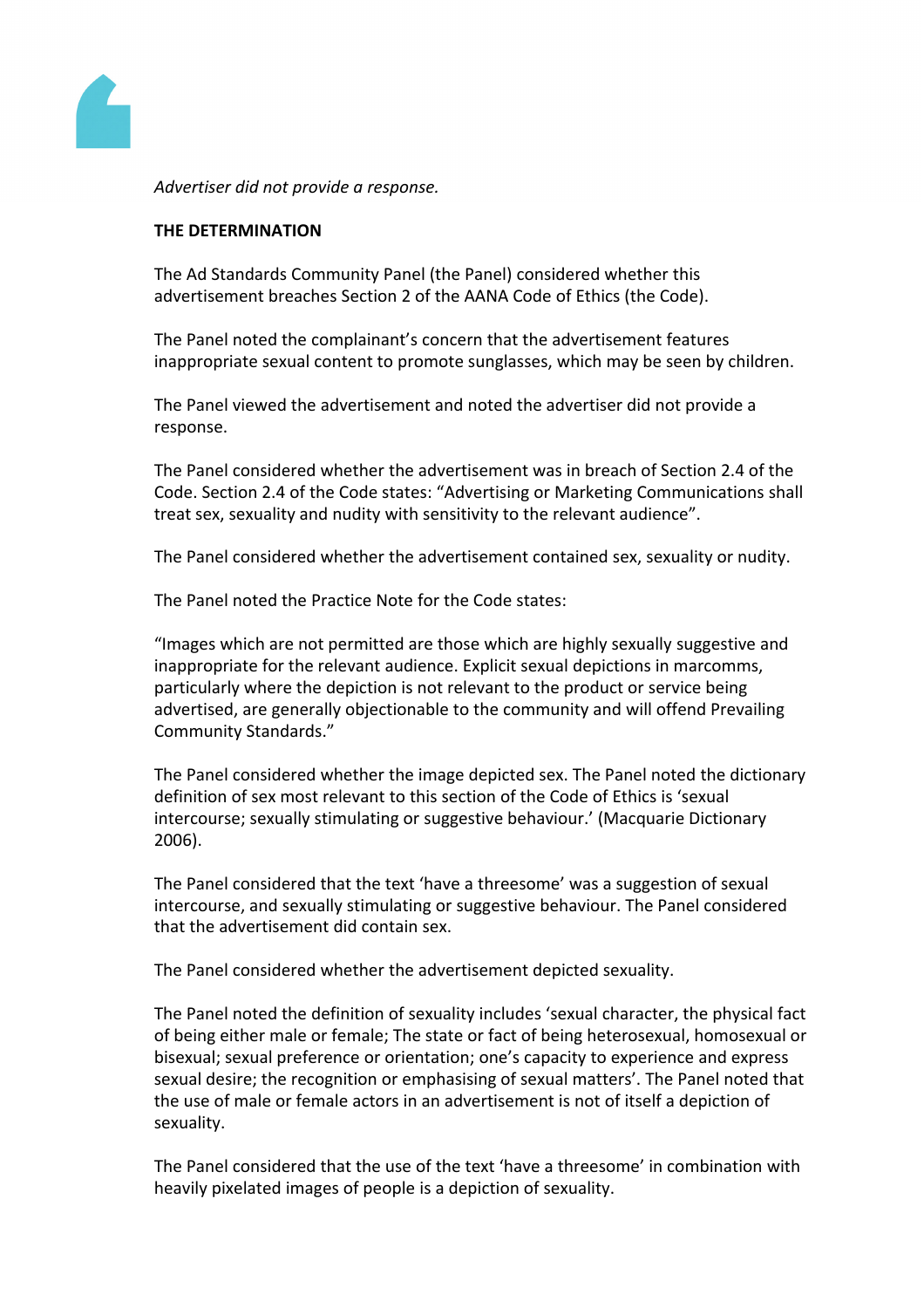

The Panel considered whether the advertisement contained nudity and noted that the dictionary definition of nudity includes 'something nude or naked', and that nude and naked are defined to be 'unclothed and includes something 'without clothing or covering'. The Panel considered that the Code is intended for the Panel to consider the concept of nudity, and that partial nudity is factor when considering whether an advertisement contains nudity.

The Panel considered that the images behind the text were unclear as they were heavily pixelated. The Panel considered that whilst no details could be seen, there was a lot of pixelated skin displayed, and this was a suggestion of nudity.

The Panel then considered whether the issue of sex, sexuality and nudity was treated with sensitivity to the relevant audience.

The Panel considered the meaning of 'sensitive' and noted that the definition of sensitive in this context can be explained as indicating that 'if you are sensitive to other people's needs, problems, or feelings, you show understanding and awareness of them.' (https://www.collinsdictionary.com/dictionary/english/sensitive)

The Panel considered that the requirement to consider whether sexual suggestion is 'sensitive to the relevant audience' is a concept requiring them to consider who the relevant audience is and to have an understanding of how they might react to or feel about the advertisement – the concept of how subtle sexual suggestion is or might be is relevant to the Panel considering how children, and other sections of the community, might consider the advertisement.

The Panel noted that this advertisement was on the front page of the company website. The Panel considered that the company did not sell children's sunglasses and that visitors to the website would most likely be adults looking to purchase sunglasses.

The Panel considered that the pixelization of the images adds to the sexual feel of the advertisements. The Panel considered that the link between the words 'have a threesome' and the product is that the advertiser's sale offering was three products for the price of one.

The Panel considered that there was little relevance between the images and the product, however considered that this is a brand known for their edgy advertising targeted at a young adult demographic, and therefore the sale promotion would be consistent with their brand image.

The Panel considered that the images were so heavily pixelated that it was impossible to identify what was happening in the images. The Panel considered that whilst there was a suggestion of sexual activity, this was not explicit.